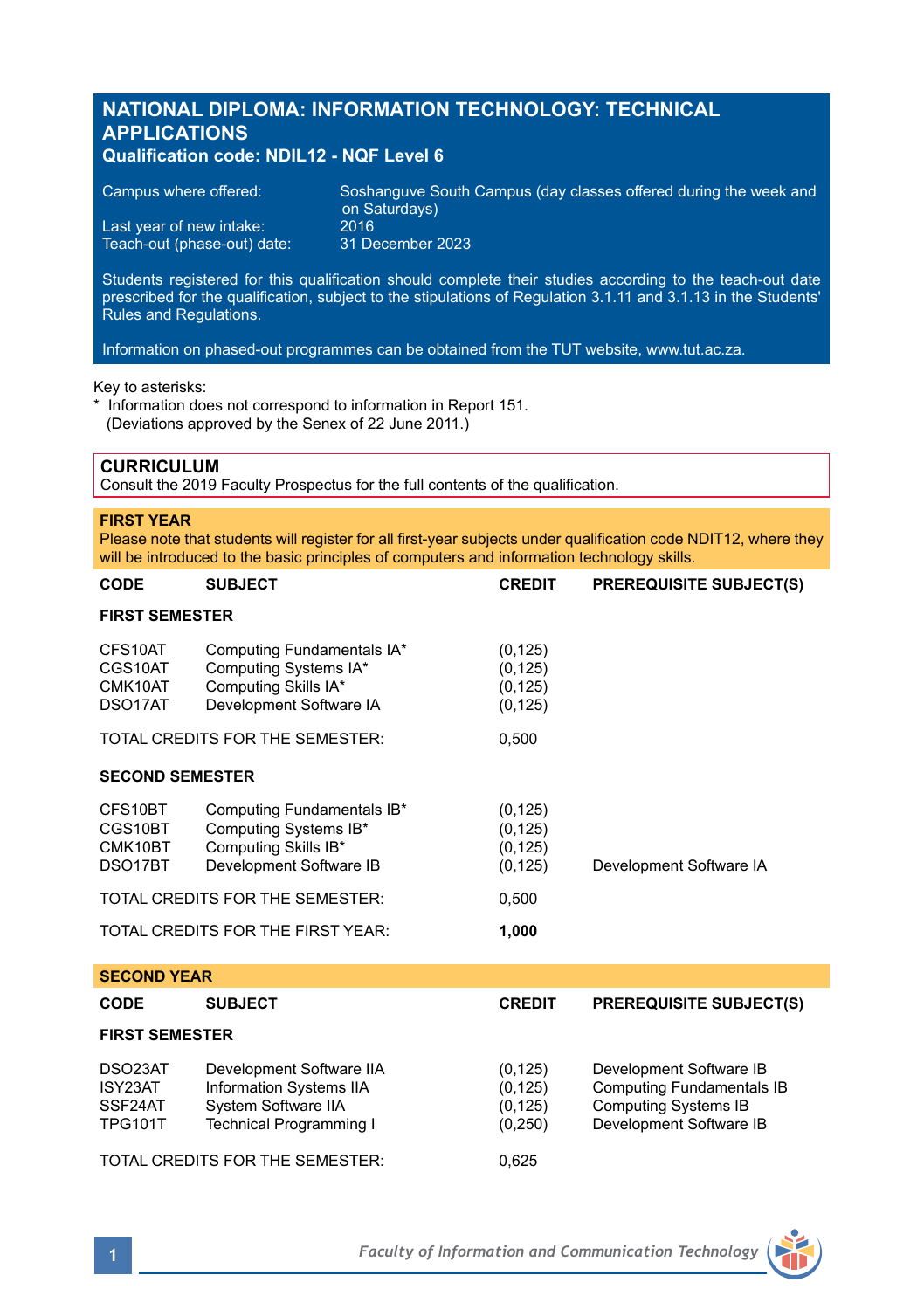## **SECOND SEMESTER**

| DSO23BT<br>ISY23BT | Development Software IIB<br>Information Systems IIB | (0, 125)<br>(0, 125) | Development Software IIA       |
|--------------------|-----------------------------------------------------|----------------------|--------------------------------|
| SSF24BT            | System Software IIB                                 | (0, 125)             | <b>Computing Systems IB</b>    |
| TPG21AT            | <b>Technical Programming IIA</b>                    | (0, 125)             | <b>Technical Programming I</b> |
| TPG21BT            | <b>Technical Programming IIB</b>                    | (0, 125)             | <b>Technical Programming I</b> |
|                    | TOTAL CREDITS FOR THE SEMESTER:                     | 0.625                |                                |
|                    | TOTAL CREDITS FOR THE SECOND YEAR:                  | 1.250                |                                |

| <b>THIRD YEAR</b>                        |                                   |               |                                                                      |  |
|------------------------------------------|-----------------------------------|---------------|----------------------------------------------------------------------|--|
| <b>CODE</b>                              | <b>SUBJECT</b>                    | <b>CREDIT</b> | <b>PREREQUISITE SUBJECT(S)</b>                                       |  |
| <b>FIRST SEMESTER</b>                    |                                   |               |                                                                      |  |
| IDC30AT                                  | Industry Exposure IIIA            | (0, 125)      |                                                                      |  |
| SSF30AT                                  | System Software IIIA              | (0, 125)      | System Software IIA<br>System Software IIB                           |  |
| SSF30BT                                  | System Software IIIB              | (0, 125)      | System Software IIA<br>System Software IIB                           |  |
| TPG30AT                                  | <b>Technical Programming IIIA</b> | (0, 125)      | <b>Technical Programming IIA</b><br><b>Technical Programming IIB</b> |  |
| TPG30BT                                  | <b>Technical Programming IIIB</b> | (0, 125)      | <b>Technical Programming IIA</b><br><b>Technical Programming IIB</b> |  |
| TOTAL CREDITS FOR THE SEMESTER:<br>0.625 |                                   |               |                                                                      |  |

### **SECOND SEMESTER**

**On completion of all the above subjects. Students with only one subject outstanding may be allowed to register for that subject and Industry Exposure IIIB with the approval of the Head of Department.**

| IDC30BD | <b>Industry Exposure IIIB</b>        | (0, 125) |
|---------|--------------------------------------|----------|
|         | TOTAL CREDITS FOR THE SEMESTER:      | 0.125    |
|         | TOTAL CREDITS FOR THE THIRD YEAR:    | 0.750    |
|         | TOTAL CREDITS FOR THE QUALIFICATION: | 3.000    |

# **SUBJECT INFORMATION (OVERVIEW OF SYLLABUS)**

The syllabus content is subject to change to accommodate industry changes. Please note that a more detailed syllabus is available at the Department or in the study guide that is applicable to a particular subject. At time of publication, the syllabus content was defined as follows:

# **C**

# **COMPUTING FUNDAMENTALS IA (CFS10AT) 1 X 3-HOUR PAPER**

*(Subject custodian: End User Computing Unit)* The student is introduced to the fundamentals of computers and information systems, computer organisation and data processing. (Total tuition time: ± 90 hours)

# **COMPUTING FUNDAMENTALS IB (CFS10BT) 1 X 3-HOUR PAPER**

*(Subject custodian: End User Computing Unit)* The basic concepts of system development, data management, management information systems, ethics, privacy and security, purchasing and maintaining microcomputers, number systems and binary logic. (Total tuition time: ± 54 hours)

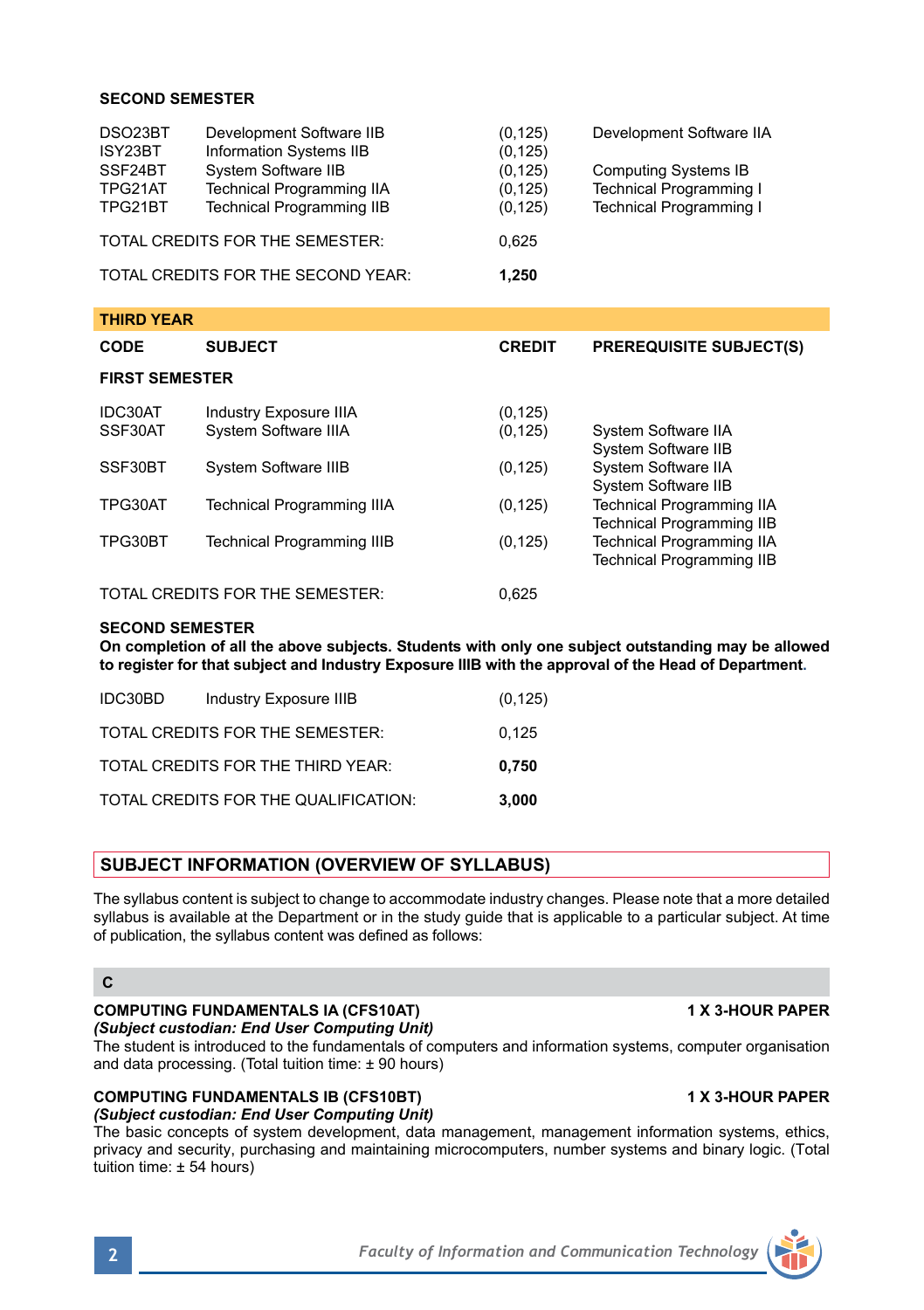### **COMPUTING SKILLS IA (CMK10AT) 1 X 3-HOUR PAPER**

### *(Subject custodian: Department of Informatics)*

This subject aims to equip the student with fundamentals of IT Soft skills for both the ICT industry and other working environments upon which a successful career can be built. In addition, it will also improve the student's relation and interaction abilities needed within the dynamic ICT industry. The student who successfully completes this subject must identify and implement various thinking skills and learning styles, state the legal and cultural sensitivity issues of IT, identify and explain the variety of soft skills including study skills and strategies, research, presentation as well as communication skills, and identify and explain interpersonal skills in relation to character, time management and team building dynamics and conflict resolution. (Total tuition time: ± 60 hours)

### **COMPUTING SKILLS IB (CMK10BT) 1 X 3-HOUR PAPER**

*(Subject custodian: Department of Informatics)*

The aim of this subject is to extend the skills in CMK10 AT so as to improve on student's relations and interaction capabilities that will be applicable within the dynamic ICT industry and the external environment. The student who successfully completes this subject must describe, distinguish and portray changes in terms of personality profiles, emotional intelligence, self-management, stress management and relationship management; identify and apply the notion of team dynamics; deal with conflict and understand the dynamics behind change; report on effective correspondence; produce meeting documents; conduct meetings; and demonstrate the required communication skills to develop interpersonal business relationships through by means of group work. (Total tuition time: ± 60 hours)

### **COMPUTING SYSTEMS IA (CGS10AT) 1 X 3-HOUR PAPER**

### *(Subject custodian: Department of Computer Systems Engineering)*

Introduction to hardware, operating systems, motherboards, processors, memory, hard drives, installing and supporting I/O devices, multimedia devices and mass storage, PC maintenance and troubleshooting strategies, and installing and maintenance of Windows. (Total tuition time: ± 54 hours)

### **COMPUTING SYSTEMS IB (CGS10BT) 1 X 3-HOUR PAPER**

### *(Subject custodian: Department of Information Technology)*

Provides the foundation of data communications and local area management, OSI model and/ or TCP/IP protocol stack model, data transmission principles, media, major protocols, topologies, routing methods, introduction to networking principles and network operating system fundamentals. (Total tuition time: ± 54 hours)

# **D**

# **DEVELOPMENT SOFTWARE IA (DSO17AT) 1 X 4-HOUR COMPUTER-BASED**

## *(Subject custodian: Department of Computer Science)*

Aim: To learn to solve problems using the basic programming principles, and then practically apply that knowledge in C++. Objectives: To enable the student to understand problems and know how to solve them by using a computer; understand the general concepts and arithmetic used in programming, sequence, selection and iteration control structures and a variety of built-in data types, including strings. The students are exposed to the concept of event-driven programming in a visual programming environment focusing on the development of graphical user interfaces to solve real-life practical programming problems. (Total tuition time: ± 72 hours)

## **DEVELOPMENT SOFTWARE IB (DSO17BT) 1 X 4-HOUR COMPUTER-BASED**

# *(Subject custodian: Department of Computer Science)*

Aim: To expand on the already mastered knowledge obtained in Development Software IA. Objectives: To broaden the programming skills base of the student by adding the following topics: write an algorithm and applying it in VB.NET/C++ using functions and sub-procedures, and write an algorithm containing one-dimensional arrays. String manipulation will be continued as well as a brief introduction to text file processing. (Total tuition time: ± 72 hours)

### **DEVELOPMENT SOFTWARE IIA (DSO23AT) 1 X 4-HOUR COMPUTER-BASED** *(Subject custodian: Department of Computer Science)*

This subject introduces Oracle and SQL to students. The subject includes standard queries, joins, functions, sub-queries, report writing, creation of tables and views, data manipulation using the Oracle courseware and the Oracle software. Students also learn how to create and maintain database objects and how to store, retrieve and manipulate data. (Total tuition time: ± 59 hours)

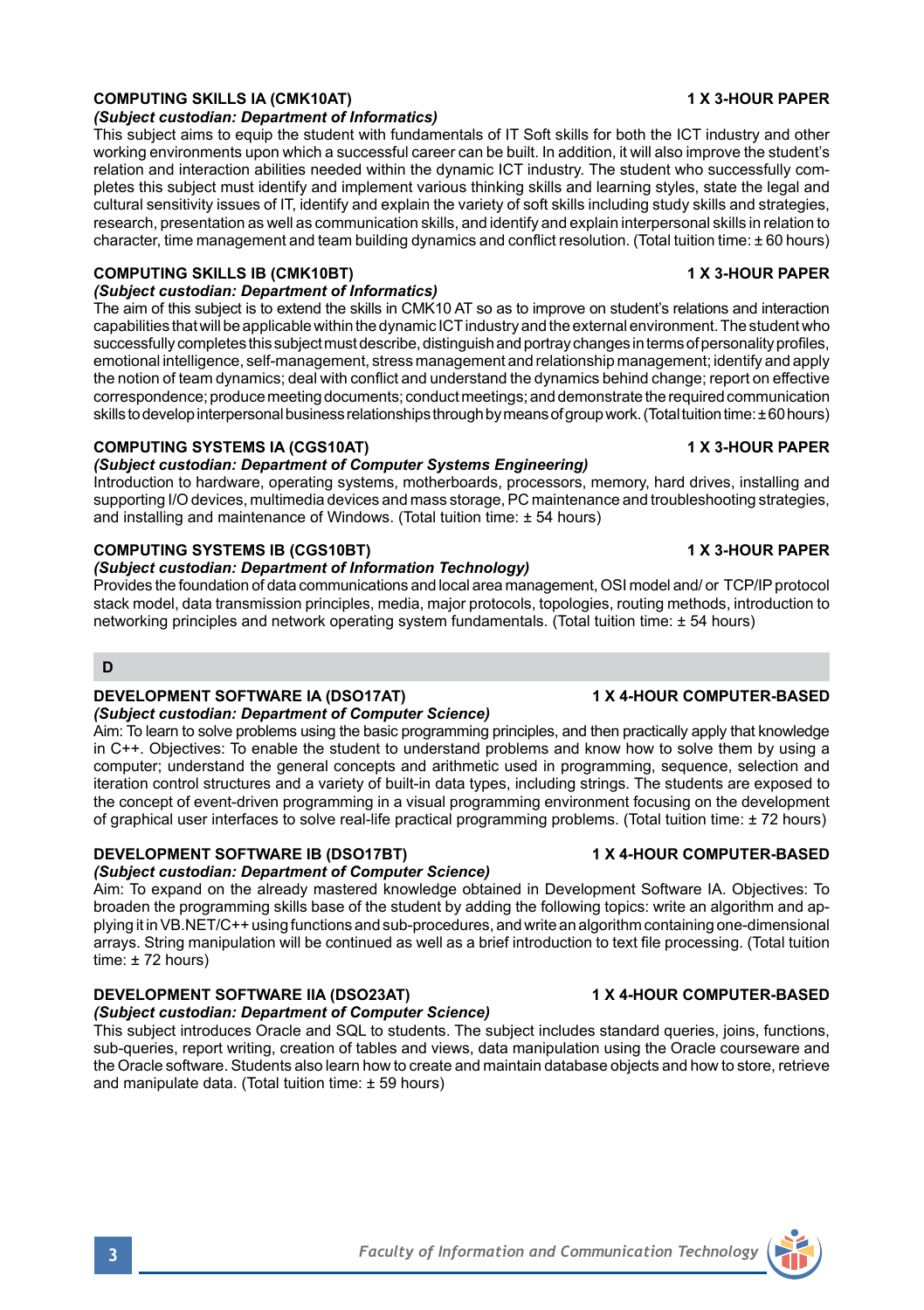# **DEVELOPMENT SOFTWARE IIB (DSO23BT) 1 X 4-HOUR COMPUTER-BASED**

*(Subject custodian: Department of Computer Science)*

This subject introduces students to PL/SQL programming blocks or program units in the Oracle environment. This subject includes the Development of efficient PL/SQL programs to access Oracle databases, creation of stored procedures and functions for maximum reuse and easy code maintenance using the Oracle courseware and the Oracle software. Students would need the knowledge of Oracle and SQL for this subject. (Total tuition time: ± 59 hours)

**I**

### **INDUSTRY EXPOSURE IIIA (IDC30AT) 1 X 3-HOUR PAPER**  *(Subject custodian: Department of Informatics)*

This subject enables students to gain insight to organisational characteristics and behaviour, personal and technological entrepreneurship; other issues include ethical and professional conduct in the workplace. The subject will also increase their knowledge of individual behavioural aspects, namely biographical characteristics, values attitudes, job satisfaction and personality and emotions, perceptions and individual decision making; broaden their understanding of the administrative structures of organisations, bureaucratic behaviour in global and diverse context; and develop interpersonal skills in applying and integrating contemporary theories of motivation. (Tuition time: ± 60 hours)

# **INDUSTRY EXPOSURE IIIB (IDC30BD) CONTINUOUS ASSESSMENT**

### *(Subject custodian: Department of Computer Science)*

Industry Exposure IIIB is career-orientated and is aimed at integrating academic training with practical skills, as demanded by industry. Students work in industry for six months. (No formal tuition)

### **INFORMATION SYSTEMS IIA (ISY23AT) 1 X 3-HOUR PAPER**

### *(Subject custodian: Department of Computer Science)*

Understanding Systems Analysis fundamentals and the role of information technology in today's dynamic business environment; How to analyse a business case in the systems planning phase and the importance of understanding business operations and requirements and how IT projects support a company's overall strategic plan as well as the importance of conducting a preliminary investigation and a feasibility study; Learn about project management and how to plan, schedule, monitor and report on IT projects; Understand how to gather facts about a systems project, prepare documentation, and how to develop or create graphical models that show how the system transforms data into useful information and these models are used to design and develop systems. (Total tuition time: ± 72 hours)

## **INFORMATION SYSTEMS IIB (ISY23BT) 1 X 3-HOUR PAPER**

### *(Subject custodian: Department of Computer Science)*

The subject accommodates students from a broad spectrum of disciplines and interest. It includes a theoretical as well as a practical component. Theoretical component covers the systems design, systems implementation and systems support and security phases. Students choose different programming languages and integrate them to design commercial system. This subject provides the knowledge and practical skills needed to complete the development and design phases of a commercial system. (Total tuition time: ± 72 hours)

### **S**

# **SYSTEM SOFTWARE IIA (SSF24AT) 1 X 3-HOUR PAPER**

# *(Subject custodian: Department of Computer Systems Engineering)*

Students are introduced to the basic system administration knowledge of Red Hat Linux, as well as to network administration in the Linux environment. (Total tuition time: ± 78 hours)

# **SYSTEM SOFTWARE IIB (SSF24BT) 1 X 3-HOUR PAPER**

# *(Subject custodian: Department of Information Technology)*

Network concepts defined in System Software I will be further explored. The emphasis is on the TCP/IP protocol suite and services, and building a TCP/IP network. LAN and WAN infrastructures, remote networking, network security and disaster recovery form an integral part of this subject. (Total tuition time: ± 78 hours)

# **SYSTEM SOFTWARE IIIA (SSF30AT) 1 X 3-HOUR PAPER**

# *(Subject custodian: Department of Computer Systems Engineering)*

Exposure to the latest enterprise operations systems, including Microsoft technologies. (Total tuition time: not available)